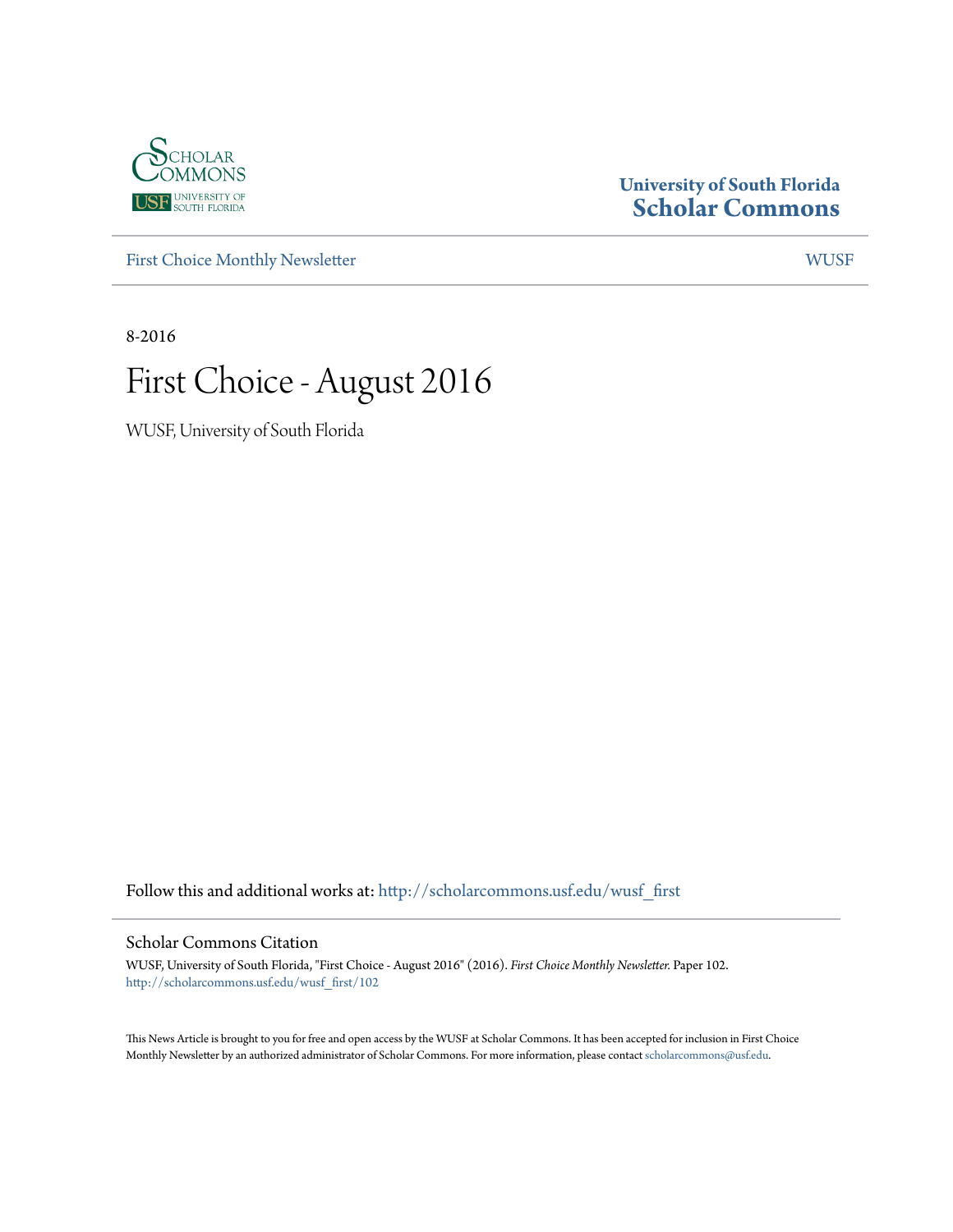

**The Wonder of Animals** celebrates the most successful animal groups on earth — from apes to elephants, ants to penguins. By taking a look at their extraordinary physiology and incredible adaptations, this series finds out why these animals have been so successful. Airs Thursdays, 9:59 and 10:30 p.m.

FOR INFORMATION, EDUCATION AND ENTERTAINMENT • AUGUST 2016



## **wusf** tv **Castle Builders**

airs Wednesdays, 8 p.m., August 3, 10 and 17.

**Marvel in astonishing views of architectural masterpieces — the castles of Europe and England. How do you build a castle? How were machines and men organized to**  create such colossal fortifications? **Using CGI and dramatic reconstructions, this is the story of the architectural vision behind the building of the great medieval castles of Europe, and unearths the human story of those who labored to build them.** 

# choice first choice  $\ddot{}$ Florida  $\alpha$ **wusf**

mue, TVB100 4202 East Fowler Avenue, TVB100 University of South Florida Tampa, FL 33620-6870 WUSF Public Media 813-974-8700

#### **AUGUST HIGHLIGHTS**

**Spillover – Zika, Ebola and Beyond** investigates the rise of spillover viruses like Zika, Ebola and Nipah that can make the leap from animals to humans. Find out how human behaviors spread diseases and what science can do to anticipate and prevent epidemics around the world. Airs Sunday, August 14, 10 p.m.



# THE WAIT IS OVER! Join WUSF **ROM**

w TRENAM **Sponsored By:**

# ら Store **San** The COMMUNITY<br>FOUNDATION

**VUST** 

# firstchoice

| <b>Where to Watch</b>  |                     |     |                             |  |
|------------------------|---------------------|-----|-----------------------------|--|
|                        | <b>Over the Air</b> |     | <b>WUSF on Bright House</b> |  |
|                        | 16.1 WUSF TV (HD)   |     | 1016 WUSF TV (HD)           |  |
|                        | 16.2 WUSF Kids      |     | 616 WUSF TV                 |  |
|                        | 16.3 WUSF Create    |     | 617 WUSF Kids               |  |
|                        | 16.4 WUSF Knowledge | 618 | <b>WUSF Create</b>          |  |
| <b>WUSF on Comcast</b> |                     |     | 619 WUSF Knowledge          |  |
|                        | 441 WUSF TV (HD)    |     |                             |  |
|                        |                     |     |                             |  |

**Yakov Smirnoff's Happily Ever Laughter: The Neuroscience of Romantic Relationships** Laugh and learn with Yakov as he inspires viewers to bring back the honeymoon stage and keep it going. Yakov provides tools for sparking romantic relationships using love and laughter. Airs Thursday, August 25, 8 p.m.

NON-PROFIT ORG. ON-PROFIT ORG U.S. POSTAGE TAMPA, FL PAID  $\dot{S}$ 

- 441 WUSF TV (HD)
- 204 WUSF TV
- 205 WUSF Kids
- 206 WUSF Create
- 207 WUSF Knowledge

#### **WUSF on Frontier FiOS**

- 516 WUSF TV (HD) 016 WUSF TV 470 WUSF TV
- 473 WUSF Kids
- 472 WUSF Create
- 471 WUSF Knowledge

*Secrets of the Dead "Cleopatra's Lost Tomb"* Will an amateur archaeologist's theory reveal where Cleopatra's lost tomb is hidden? Airs Sunday, August 14, 9 p.m.



Straz Center on Thursday, September 29. Tickets on sale now. Visit wusf.org/wait.